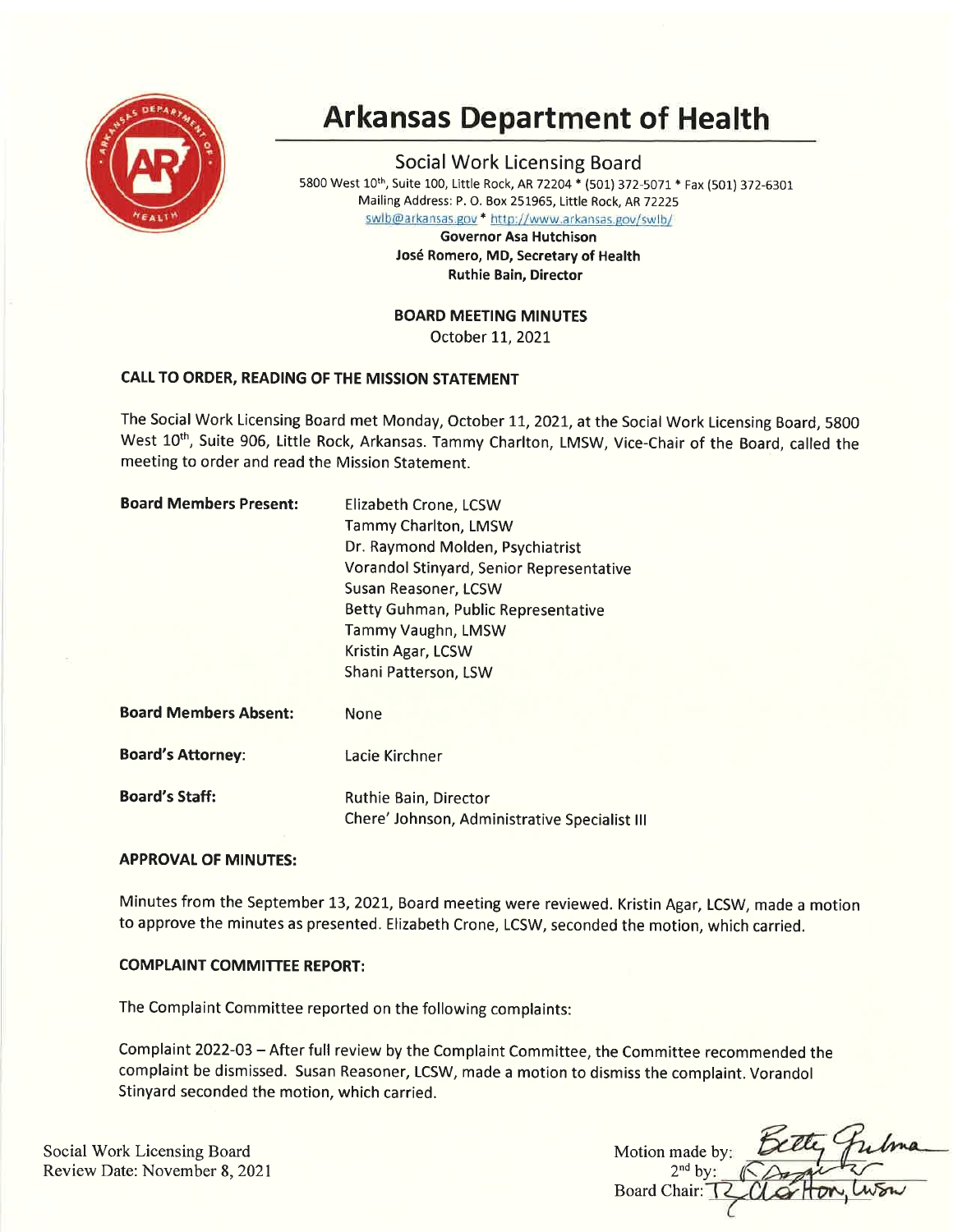Meeting Minutes October 11,2021 Page | <sup>2</sup>

#### Complaint 2022-04 - Pending

Complaint 2022-05 - After full review by the Complaint Committee, the Committee recommended the complaint be dismissed. Betty Guhman made a motion to dismiss the complaint. Kristin Agar, LCSW, seconded the motion, which carried.

#### NEW BUSINESS:

#### Review Waiver Requests:

The Board had no requests for a waiver.

#### Review ASWB Request for Nonstandard Testing Arrangements:

The Board received four (4) requests from ASWB for special arrangements. All four (4) requests were approved.

#### Welcome New Board Member:

Shani Patterson, LSW, was appointed to the Board by Governor Asa Hutchinson, on September 8, 2021 to fill the LSW position. This replaces Debra Gage Hurd, PhD, LSW. The Board welcomes Ms. patterson and thanks her for her willingness to serve in this position.

#### Review of Standing Financial Reports:

Elizabeth Crone, LCSW, reviewed and approved the Warrant Detail Report, ASWB Exam Candidate Log, Leave Report, Refund Report and Trial Balance Reports. These reports were from September 2021. Betty Guhman made a motion to accept the reports as presented. Kirstin Agar, LCSW, seconded the motion, which carried.

#### Action Taken on Applications:

Susan Reasoner, LCSW, made a motion to approve the action taken on the applications for licensure

#### LSW Applications:

#### Provisionally Licensed and Approved to Take the Exam:

Diane Gaynor Natalie Pham

Donielle Green Amy Leyva

L

#### Approved to take the Exam:

Carly Lynn Nehus

#### Approved for Licensure through Reciprocity: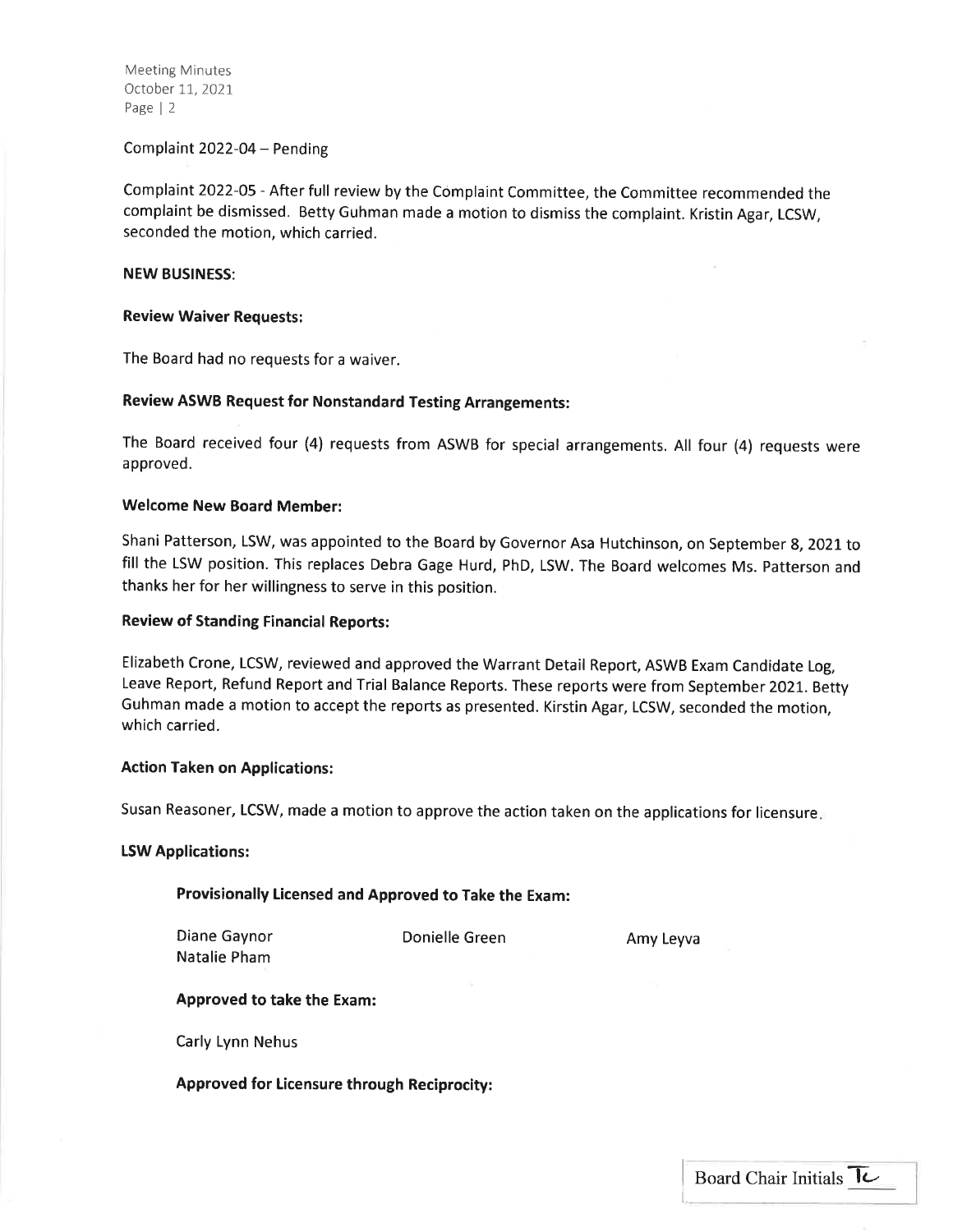Meeting Minutes October 11,2027 Page | <sup>3</sup> None

## Denied or Withdrawn Applications:

None

# LMSW Applications:

# Provisionally Licensed and Approved to take Examination:

| Ashlee Fason<br>Jessica Lasseter<br><b>Nalley Smith</b> | Miranda Johnson<br><b>Tionna Miller</b><br>Molly Snoddy | Sarah Knuth<br>Jennifer Oliver<br><b>Rique A Tubbs</b> |  |  |
|---------------------------------------------------------|---------------------------------------------------------|--------------------------------------------------------|--|--|
| <b>Approved to take the Exam:</b>                       |                                                         |                                                        |  |  |
| Eleanor Fondren                                         | <b>Crystal Kimmer</b>                                   | Serena McCarty                                         |  |  |
| Approved for Licensure through Reciprocity:             |                                                         |                                                        |  |  |
| Felisha Higdon                                          | Hannah Lavan                                            |                                                        |  |  |
| <b>Denied or Withdrawn Applications:</b>                |                                                         |                                                        |  |  |
|                                                         |                                                         |                                                        |  |  |

None

# LCSW Applications:

i,

## Approved to take Examination:

| Jacquelyn Cole        | Sharon Freeman         |
|-----------------------|------------------------|
| <b>Tiffany Hadden</b> | Adela Hernandez        |
| Caitlyn Johnson       | Delilah Lawson         |
| <b>Rachael Marx</b>   | <b>Melanie McLeain</b> |
| Samantha Ramsey       | Jason Thompson         |
| <b>Just Younger</b>   |                        |
|                       |                        |

# Approved for Licensure through Reciprocity:

| <b>Gwenette Barron</b>   | <b>Rebecca Bullion</b><br>- 55 | Jennifer Burleson     |
|--------------------------|--------------------------------|-----------------------|
| <b>Myriam Ann Carter</b> | Helen Essa                     | <b>Harold Hedin</b>   |
| Alexis Hill              | Marrie Katchum Gant            | <b>Holly L Krymis</b> |
| <b>Melissa Marshall</b>  | Lesley Mathisen                | Sandra Miller         |
| Jenna Myers              | Deborah Nomura                 | <b>Rebecca Palas</b>  |
| Sean Michael Palas       | <b>Christy Wooton</b>          |                       |

Denied or Withdrawn Applications: